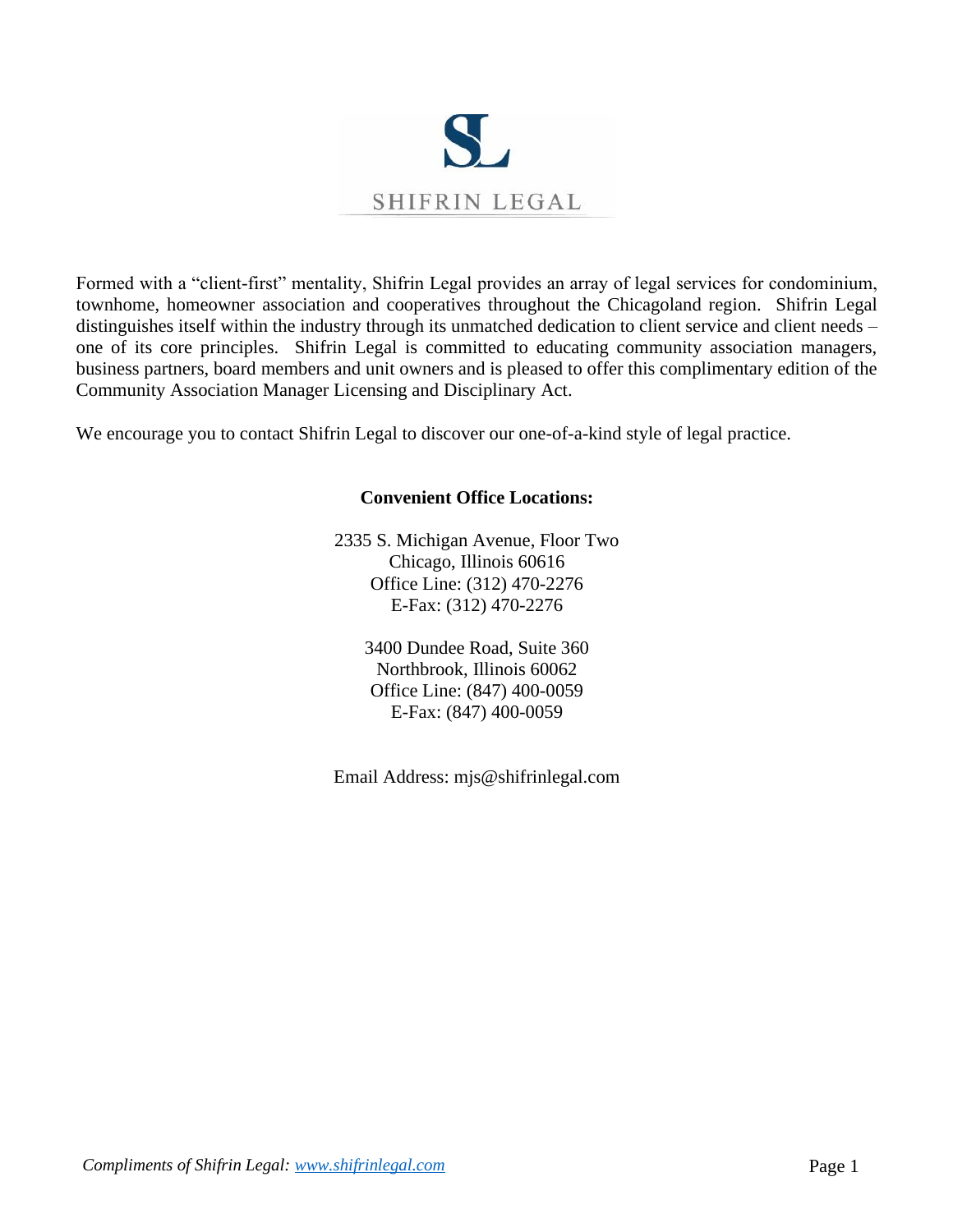# **COMMUNITY ASSOCIATION MANAGER LICENSING AND DISCIPLINARY ACT (225 ILCS 427/1,** *et seq.***)**

## **INTRODUCTION**

The Community Association Manager Licensing and Disciplinary Act was adopted on July 1, 2010, and the Rules implementing the Act were adopted October 1, 2011. The legislative intent of the General Assembly was to provide for the licensing and regulation of community association managers and community association management firms, to ensure that those who hold themselves out as possessing professional qualifications to engage in the business of community association management are, in fact, qualified to render management services of a professional nature, and provide for the maintenance of high standards of professional conduct by those licensed to provide community association management services. To be in compliance with the licensing guidelines, community managers must satisfy certain requirements, including taking classes (unless the manager has a real estate broker or salesperson license), passing an exam, and not having any felony convictions.

**FULL TEXT** (as of January 1, 2020) (Section scheduled to be repealed on January 1, 2020)

**Section 1. Short title.** This Act may be cited as the Community Association Manager Licensing and Disciplinary Act.

**Section 5. Legislative intent.** It is the intent of the General Assembly that this Act provide for the licensing and regulation of community association managers and community association management firms, ensure that those who hold themselves out as possessing professional qualifications to engage in the business of community association management are, in fact, qualified to render management services of a professional nature, and provide for the maintenance of high standards of professional conduct by those licensed to provide community association management services.

## **Section 10. Definitions.** As used in this Act:

"Address of record" means the designated address recorded by the Department in the applicant's or licensee's application file or license file maintained by the Department's licensure maintenance unit. It is the duty of the applicant or licensee to inform the Department of any change of address, and such changes must be made either through the Department's website or by contacting the Department's licensure maintenance unit.

"Advertise" means, but is not limited to, issuing or causing to be distributed any card, sign or device to any person; or causing, permitting or allowing any sign or marking on or in any building, structure, newspaper, magazine or directory, or on radio or television; or advertising by any other means designed to secure public attention.

"Board" means the Community Association Manager Licensing and Disciplinary Board.

"Community association" means an association in which membership is a condition of ownership or shareholder interest of a unit in a condominium, cooperative, townhouse, villa, or other residential unit which is part of a residential development plan and that is authorized to impose an assessment, rents, or other costs that may become a lien on the unit or lot.

"Community association funds" means any assessments, fees, fines, or other funds collected by the community association manager from the community association, or its members, other than the compensation paid to the community association manager for performance of community association management services.

"Community association management firm" means a company, corporation, limited liability company, or other entity that engages in community association management services.

"Community association management services" means those services listed in the definition of community association manager in this Section.

"Community association manager" means an individual who administers for remuneration the financial, administrative, maintenance, or other duties for the community association, including the following services: (A) collecting, controlling or disbursing funds of the community association or having the authority to do so; (B) preparing budgets or other financial documents for the community association; (C) assisting in the conduct of community association meetings; (D) maintaining association records; and (E) administrating association contracts, as stated in the declaration, bylaws, proprietary lease, declaration of covenants, or other governing document of the community association. "Community association manager" does not mean support staff, including, but not limited to bookkeepers, administrative assistants, secretaries, property inspectors, or customer service representatives.

"Department" means the Department of Financial and Professional Regulation.

"License" means the license issued to a person, corporation, partnership, limited liability company, or other legal entity under this Act to provide community association management services.

"Person" means any individual, corporation, partnership, limited liability company, or other legal entity.

"Secretary" means the Secretary of Financial and Professional Regulation.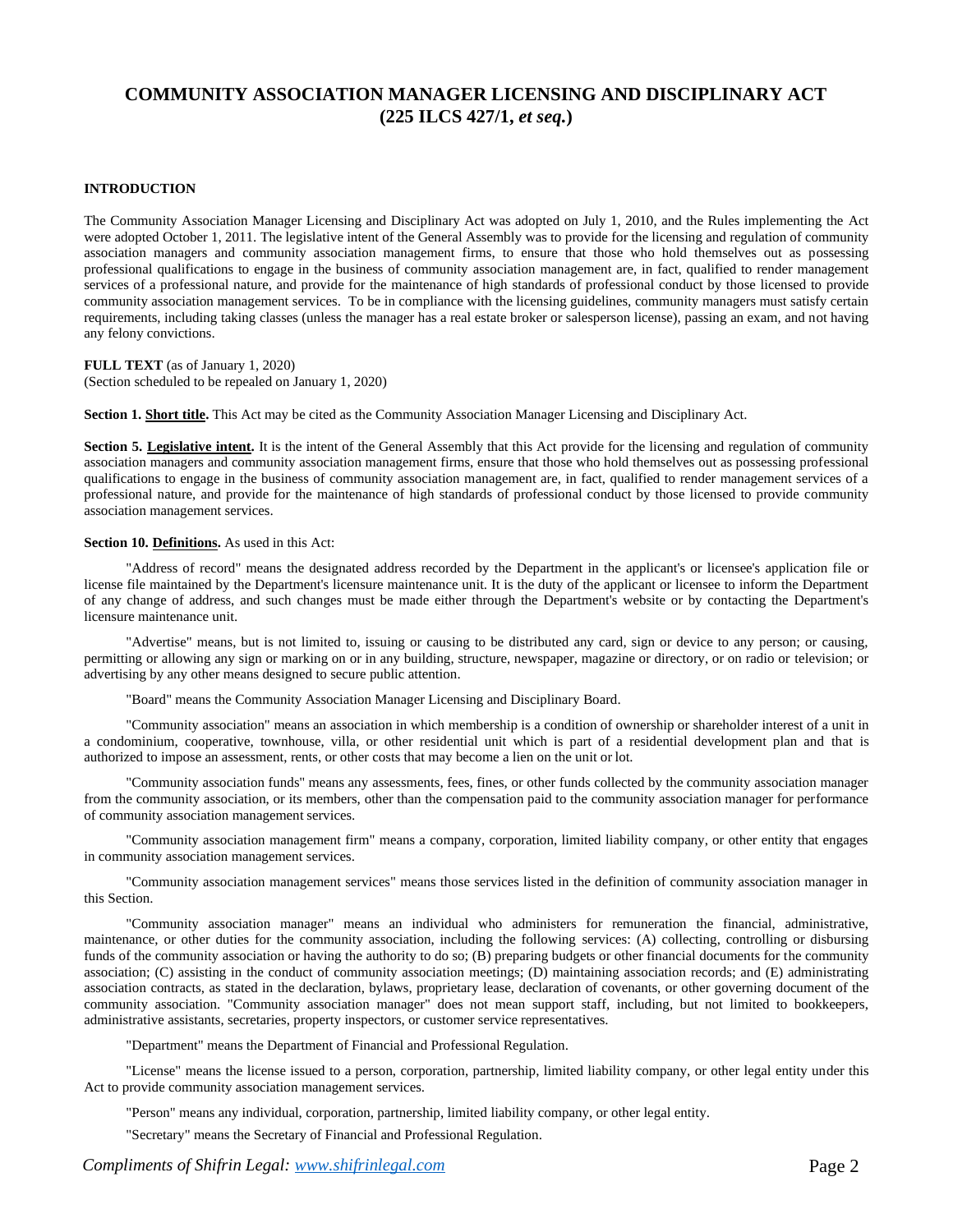"Supervising community association manager" means an individual licensed as a community association manager who manages and supervises a firm.

**Section 15. License required.** It shall be unlawful for any person, corporation, partnership, limited liability company, or other entity to provide community association management services, provide services as a community association manager, or hold himself, herself, or itself out as a community association manager or community association management firm to any community association in this State, unless he, she, or it holds a current and valid license issued licensed by the Department or is otherwise exempt from licensure under this Act.

## **Section 20. Exemptions.**

(a) The requirement for holding a license under this Act shall not apply to any of the following:

(1) Any director, officer, or member of a community association providing one or more of the services of a community association manager to a community association without compensation for such services to the association.

(2) Any person, corporation, partnership, or limited liability company providing one or more of the services of a community association manager to a community association of 10 units or less.

(3) A licensed attorney acting solely as an incident to the practice of law.

(4) A person acting as a receiver, trustee in bankruptcy, administrator, executor, or guardian acting under a court order or under the authority of a will or of a trust instrument.

(5) A person licensed in this State under any other Act from engaging the practice for which he or she islicensed.

(b) A licensed community association manager may not perform or engage in any activities for which a real estate managing broker or real estate broker's license is required under the Real Estate License Act of 2000, unless he or she also possesses a current and valid license under the Real Estate License Act of 2000 and is providing those services as provided for in the Real Estate License Act of 2000 and the applicable rules.

(c) A person may temporarily act as, or provide services as, a community association manager without being licensed under this Act if the person (i) is a community association manager regulated under the laws of another state or territory of the United States or another country and (ii) has applied in writing to the Department, on forms prepared and furnished by the Department, for licensure under this Act. This temporary right to act as a community association manager shall expire 6 months after the filing of his or her written application to the Department; upon the withdrawal of the application for licensure under this Act; or upon delivery of a notice of intent to deny the application from the Department; or upon the denial of the application by the Department, whichever occurs first.

## **Section 25. Community Association Manager Licensing and Disciplinary Board.**

(a) There is hereby created the Community Association Manager Licensing and Disciplinary Board, which shall consist of 7 members appointed by the Secretary. All members must be residents of the State and must have resided in the State for at least 5 years immediately preceding the date of appointment. Five members of the Board must be licensees under this Act, at least two members of which shall be supervising community association managers. Two members of the Board shall be owners of, or hold a shareholder's interest in, a unit in a community association at the time of appointment who are not licensees under this Act and have no direct affiliation or work experience with the community association's community association manager. This Board shall act in an advisory capacity to the Department.

(b) Members serving on the Board on the effective date of this amendatory Act of the 100th General Assembly may serve the remainder of their unexpired terms. Thereafter, the members' terms shall be for 4 years and expire upon completion of the term. No member shall be reappointed to the Board for a term that would cause his or her cumulative service to the Board to exceed 10 years. Appointments to fill vacancies shall be made by the Secretary for the unexpired portion of the term. The Secretary shall remove from the Board any member whose license has become void or has been revoked or suspended and may remove any member of the Board for neglect of duty, misconduct, or incompetence. A member who is subject to formal disciplinary proceedings shall disqualify himself or herself from all Board business until the charge is resolved. A member also shall disqualify himself or herself from any matter on which the member cannot act objectively.

- (c) Four Board members shall constitute a quorum. A quorum is required for all Board decisions.
- (d) The Board shall elect annually a chairperson and vice chairperson.

(e) Each member shall receive reimbursement as set by the Governor's Travel Control Board for expenses incurred in carrying out the duties as a Board member. The Board shall be compensated as determined by the Secretary.

(f) The Board may recommend policies, procedures, and rules relevant to the administration and enforcement of this Act.

**Section 27. Immunity from liability.** Any member of the Board, any attorney providing advice to the Board or Department, any person acting as a consultant to the Board or Department, and any witness testifying in a proceeding authorized under this Act, excluding the party making the complaint, shall be immune from liability in any civil action brought against him or her for acts occurring while acting in his or

her capacity as a Board member, attorney, consultant, or witness, respectively, unless the conduct that gave rise to the action was willful or wanton misconduct.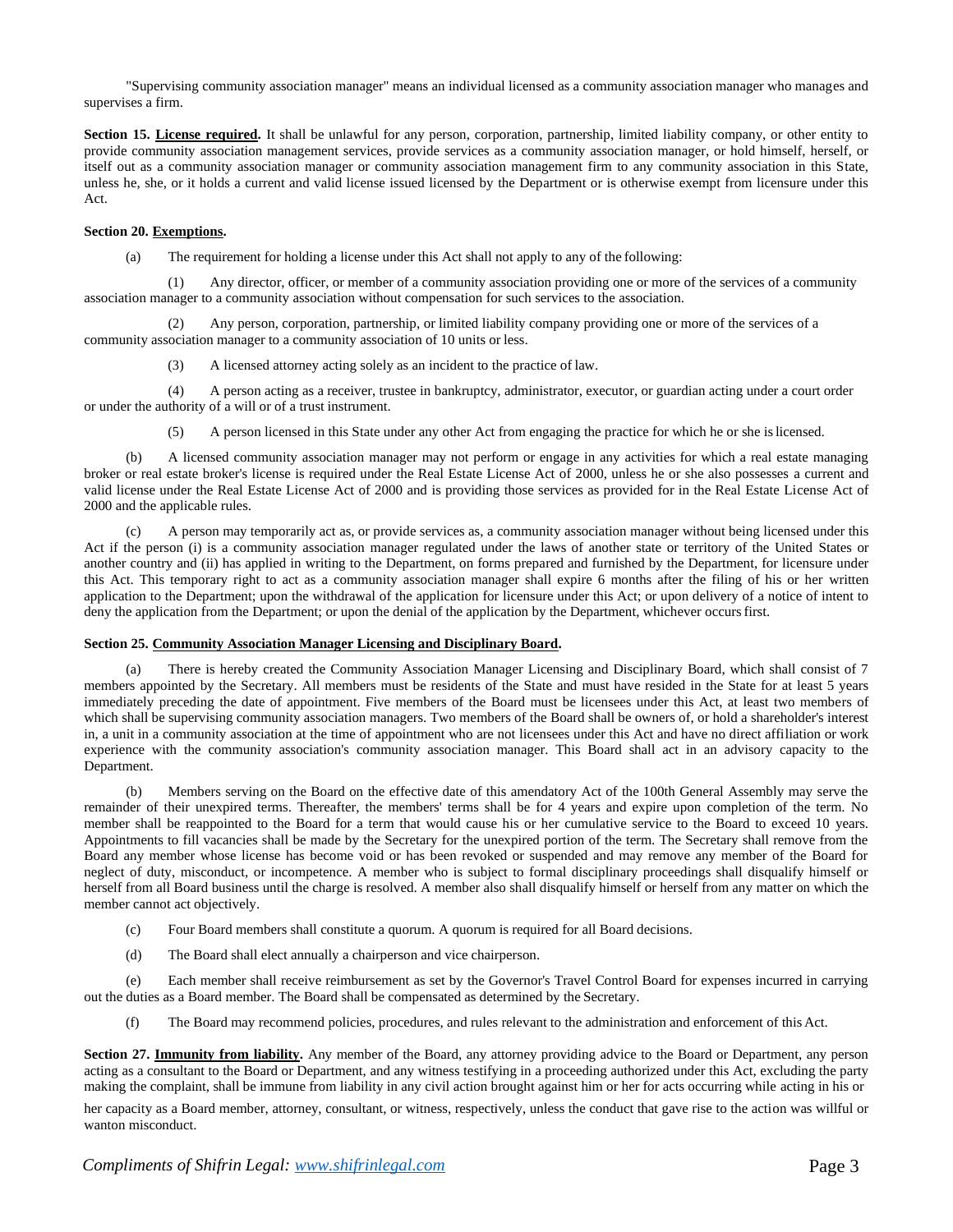## **Section 30. Powers and duties of the Department.** The Department may exercise the following functions, powers and duties:

- (a) formulate rules for the administration and enforcement of this Act;
- (b) prescribe forms to be issued for the administration and enforcement of this Act;

(c) conduct hearings or proceedings to refuse to issue, renew, suspend, revoke, place on probation, reprimand, or take disciplinary or non-disciplinary action as the Department may deem appropriate under this Act;

- (d) maintain a roster of the names and addresses of all licensees in a manner as deemed appropriate by the Department; and
- (e) seek the advice and expert knowledge of the Board on any matter relating to the administration and enforcement of this Act.

**Section 32. Social Security Number or Federal Tax Identification Number on license application.** In addition to any other information required to be contained in the application, every application for an original license under this Act shall include the applicant's Social Security Number or Federal Tax Identification Number, which shall be retained in the Department's records pertaining to the license. As soon as practical, the Department shall assign a customer's identification number to each applicant for a license.

Every application for a renewal or restored license shall require the applicant's customer identification number.

**Section 35. Functions and powers of the Board.** Subject to the provisions of this Act, the Board shall exercise, in an advisory capacity, the following functions and powers:

(1) make recommendations regarding rules for the administration and enforcement of this Act, including, but not limited to, experience, education, licensure, disciplinary standards and procedures, renewal and restoration requirements;

(2) make recommendations regarding subjects, topics and areas needed for the examination in order to fairly ascertain the fitness and qualifications of applicants for licensure; and

(3) make recommendations regarding discipline as provided for in this Act.

## **Section 40. Qualifications for licensure as a community association manager.**

No person shall be qualified for licensure as a community association manager under this Act, unless he or she has applied in writing on the prescribed forms and has paid the required, nonrefundable fees and meets all of the following qualifications:

(1) He or she is at least 18 years of age.

(2) He or she provides satisfactory evidence of having completed at least 20 classroom hours in community association management courses approved by the Board.

- (3) He or she has passed an examination authorized by the Department.
- (4) He or she has not committed an act or acts, in this or any other jurisdiction, that would be a violation of this Act.

(5) He or she is of good moral character. In determining moral character under this Section, the Department may take into consideration whether the applicant has engaged in conduct or activities that would constitute grounds for discipline under this Act. Good moral character is a continuing requirement of licensure. Conviction of crimes may be used in determining moral character, but shall not constitute an absolute bar to licensure.

He or she has not been declared by any court of competent jurisdiction to be incompetent by reason of mental or physical defect or disease, unless a court has subsequently declared him or her to be competent.

(7) He or she complies with any additional qualifications for licensure as determined by rule of theDepartment.

(b) The education requirement set forth in item (2) of subsection (a) of this Section shall not apply to persons holding a real estate managing broker or real estate broker license in good standing issued under the Real Estate License Act of 2000.

(c) The examination and initial education requirement of items (2) and (3) of subsection (a) of this Section shall not apply to any person who within 6 months from the effective date of the requirement for licensure, as set forth in Section 170 of this Act, applies for a license by providing satisfactory evidence to the Department of qualifying experience or education, as may be set forth by rule, including without limitation evidence that he or she has practiced community association management for a period of 5 years.

Applicants have 3 years from the date of application to complete the application process. If the process has not been completed within the 3 years, the application shall be denied, the fee shall be forfeited, and the applicant must reapply and meet the requirements in effect at the time of re-application.

#### **Section 42. Qualifications for licensure as a supervising community association manager.**

(a) No person shall be qualified for licensure as a supervising community association manager under this Act unless he or she has applied in writing on the prescribed forms, has paid the required nonrefundable fees, and meets all of the following qualifications: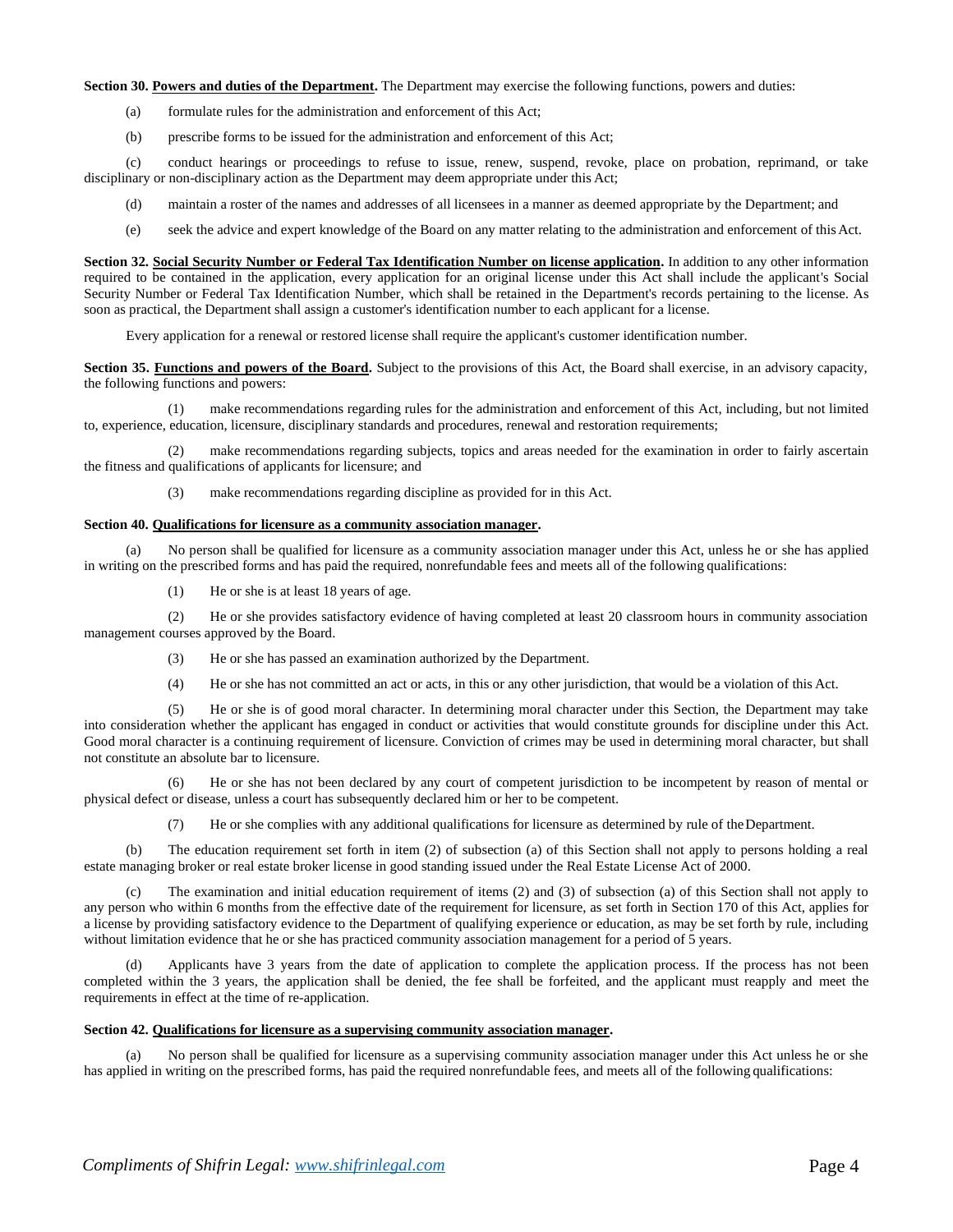- (1) He or she is at least 18 years of age.
- (2) He or she has been licensed at least one out of the last 2 preceding years as a community associationmanager.

(3) He or she provides satisfactory evidence of having completed at least 30 classroom hours in community association management courses approved by the Board, 20 hours of which shall be those pre-license hours required to obtain a community association manager license, and 10 additional hours completed the year immediately preceding the filing of the application for a supervising community association manager license, which shall focus on community association administration, management, and supervision.

- (4) He or she has passed an examination authorized by the Department.
- (5) He or she has not committed an act or acts, in this or any other jurisdiction, that would be a violation of thisAct.

(6) He or she is of good moral character. In determining moral character under this Section, the Department may take into consideration whether the applicant has engaged in conduct or activities that would constitute grounds for discipline under this Act. Good moral character is a continuing requirement of licensure. Conviction of crimes may be used in determining moral character, but shall not constitute an absolute bar to licensure.

(7) He or she has not been declared by any court of competent jurisdiction to be incompetent by reason of mental or physical defect or disease, unless a court has subsequently declared him or her to be competent.

(8) He or she complies with any additional qualifications for licensure as determined by rule of the Department.

(b) The initial 20-hour education requirement set forth in item (3) of subsection (a) of this Section shall not apply to persons holding a real estate managing broker or real estate broker license in good standing issued under the Real Estate License Act of 2000. The 10 additional hours required for licensure under this Section shall not apply to persons holding a real estate managing broker license in good standing issued under the Real Estate License Act of 2000.

(c) The examination and initial education requirement of items (3) and (4) of subsection (a) of this Section shall not apply to any person who, within 6 months after the effective date of the requirement for licensure, as set forth in Section 170 of this Act, applies for a license by providing satisfactory evidence to the Department of qualifying experience or education, as may be set forth by rule, including without limitation, evidence that he or she has practiced community association management for a period of 7 years.

Applicants have 3 years after the date of application to complete the application process. If the process has not been completed within the 3 years, the application shall be denied, the fee shall be forfeited, and the applicant must reapply and meet the requirements in effect at the time of re-application.

### **Section 45. Examinations.**

(a) The Department shall authorize examinations of applicants for licensure as a community association manager at such times and places as it may determine. The examination of applicants shall be of a character to give a fair test of the qualifications of the applicant to practice as a community association manager.

(b) Applicants for examination shall be required to pay, either to the Department or the designated testing service, a fee covering the cost of providing the examination.

(c) The Department may employ consultants for the purpose of preparing and conducting examinations.

(d) An applicant shall be eligible to take the examination only after successfully completing the education requirements set forth in this Act and attaining the minimum age required under this Act.

The examination approved by the Department should utilize the basic principles of professional testing standards utilizing psychometric measurement. The examination shall use standards set forth by the National Organization for Competency Assurances and shall be approved by the Department.

## **Section 50. Community association management firm.**

(a) No corporation, partnership, limited liability company, or other legal entity shall provide or offer to provide community association management services, unless it has applied in writing on the prescribed forms and has paid the required nonrefundable fees and provided evidence to the Department that the firm has designated a licensed supervising community association manager to supervise and manage the firm. A designated supervising community association manager shall be a continuing requirement of firm licensure. No supervising community association manager may be the supervising community association manager for more than one firm.

(b) Any corporation, partnership, limited liability company, or other legal entity that is providing, or offering to provide, community association management services and is not in compliance with Section 50 and other provisions of this Act shall be subject to the fines, injunctions, cease and desist provisions, and penalties provided for in Sections 90, 92, and 155 of this Act.

(c) No community association manager may be the licensee-in-charge for more than one firm, corporation, limited liability company, or other legal entity.

#### **Section 55. Fidelity insurance; segregation of accounts.**

(a) The supervising community association manager or the community association management firm with which he or she is employed shall not have access to and disburse community association funds unless each of the following conditions occur: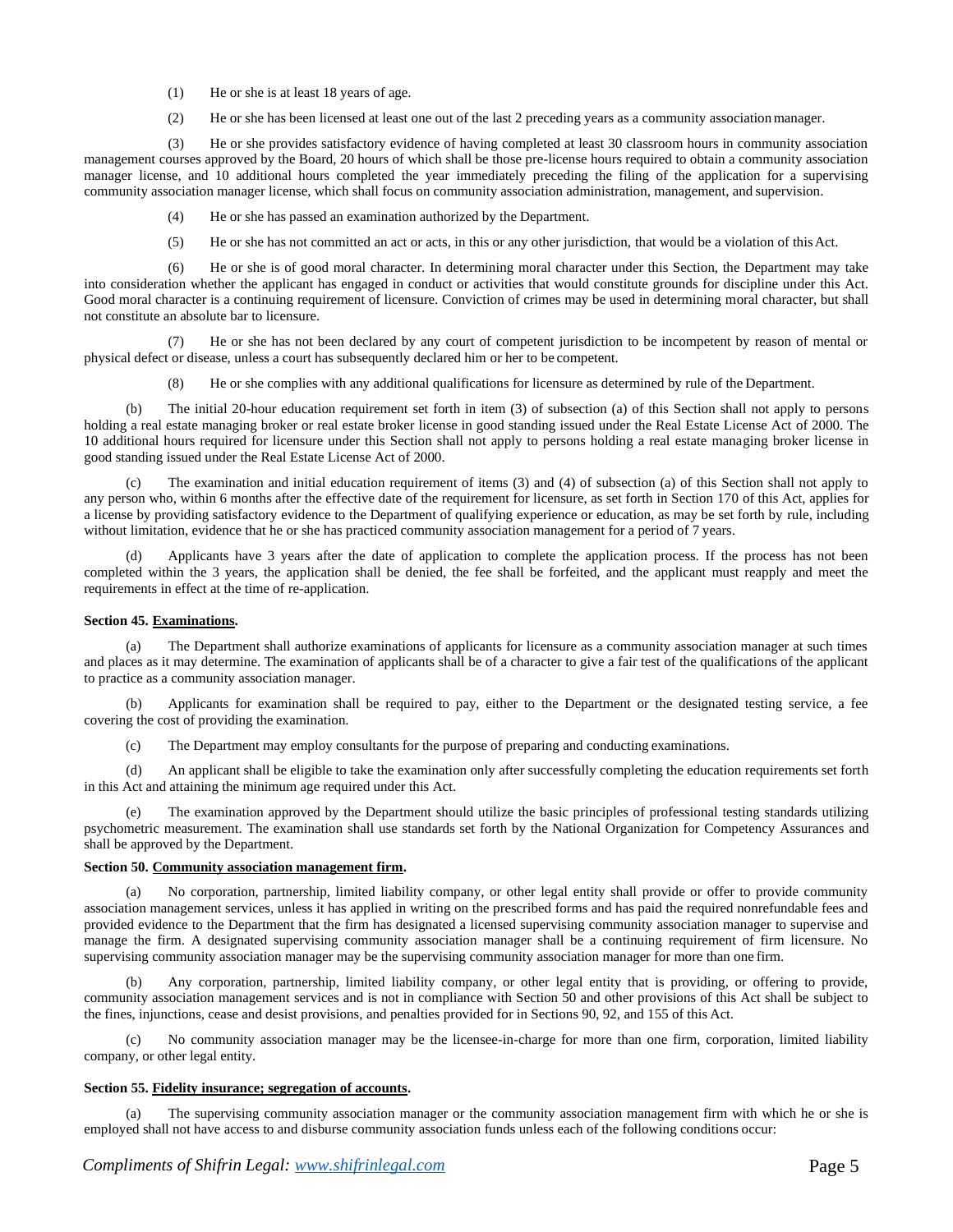(1) There is fidelity insurance in place to insure against loss for theft of community association funds.

(2) The fidelity insurance is not less than all moneys under the control of the supervising community association manager or the employing community association management firm for the association.

The fidelity insurance covers the community association manager, supervising community association manager, and all partners, officers, and employees of the community association management firm during the term of the insurance coverage, which shall be at least for the same term as the service agreement between the community association management firm or supervising community association manager as well as the community association officers, directors, and employees.

The insurance company issuing the fidelity insurance may not cancel or refuse to renew the bond without giving at least 10 days' prior written notice.

(5) Unless an agreement between the community association and the supervising community association manager or the community association management firm provides to the contrary, a community association may secure and pay for the fidelity insurance required by this Section. The supervising community association manager or the community association management firm must be named as additional insured parties on the community association policy.

A community association management firm that provides community association management services for more than one community association shall maintain separate, segregated accounts for each community association or, with the consent of the community association, combine the accounts of one or more community associations, but in that event, separately account for the funds of each community association. The funds shall not, in any event, be commingled with the supervising community association manager's or community association management firm's funds. The maintenance of such accounts shall be custodial, and such accounts shall be in the name of the respective community association or community association manager or Community Association Management Agency as the agent for the association.

(c) The supervising community association manager or community association management firm shall obtain the appropriate general liability and errors and omissions insurance, as determined by the Department, to cover any losses or claims against the supervising community association manager or the community association management firm.

The Department shall have authority to promulgate additional rules regarding insurance, fidelity insurance and all accounts maintained and to be maintained by a supervising community association manager or community association managementfirm.

## **Section 60. Licenses; renewals; restoration; person in military service.**

The expiration date and renewal period for each license issued under this Act shall be set by rule. The Department may promulgate rules requiring continuing education and set all necessary requirements for such, including but not limited to fees, approved coursework, number of hours, and waivers of continuing education.

Any licensee who has permitted his, her, or its license to expire may have the license restored by making application to the Department and filing proof acceptable to the Department of fitness to have his, her, or its license restored, by which may include sworn evidence certifying to active practice in another jurisdiction satisfactory to the Department, complying with any continuing education requirements, and paying the required restoration fee.

(c) If the person has not maintained an active practice in another jurisdiction satisfactory to the Department, the Department shall determine, by an evaluation program established by rule, the person's fitness to resume active status and may require the person to complete a period of evaluated clinical experience and successful completion of a practical examination. However, any person whose license expired while (i) in federal service on active duty with the Armed Forces of the United States or called into service or training with the State Militia or (ii) in training or education under the supervision of the United States preliminary to induction into the military service may have his or her license renewed or restored without paying any lapsed renewal fees if, within 2 years after honorable termination of the service, training or education, except under condition other than honorable, he or she furnishes the Department with satisfactory evidence to the effect that he or she has been so engaged and that the service, training, or education has been so terminated.

A community association manager, community association management firm or supervising community association manager who notifies the Department, in writing on forms prescribed by the Department, may place his, her, or its license on inactive status and shall be excused from the payment of renewal fees until the person notifies the Department in writing of the intention to resume active practice.

(e) A community association manager, community association management firm, or supervising community association manager requesting his, her, or its license be changed from inactive to active status shall be required to pay the current renewal fee and shall also demonstrate compliance with the continuing education requirements.

(f) Any licensee with a nonrenewed or on inactive license status shall not provide community association management services as set forth in this Act.

(g) Any person violating subsection (f) of this Section shall be considered to be practicing without a license and will be subject to the disciplinary provisions of this Act.

#### **Section 65. Fees; Community Association Manager Licensing and Disciplinary Fund.**

(a) The fees for the administration and enforcement of this Act, including, but not limited to, initial licensure, renewal, and restoration, shall be set by rule of the Department. The fees shall be nonrefundable.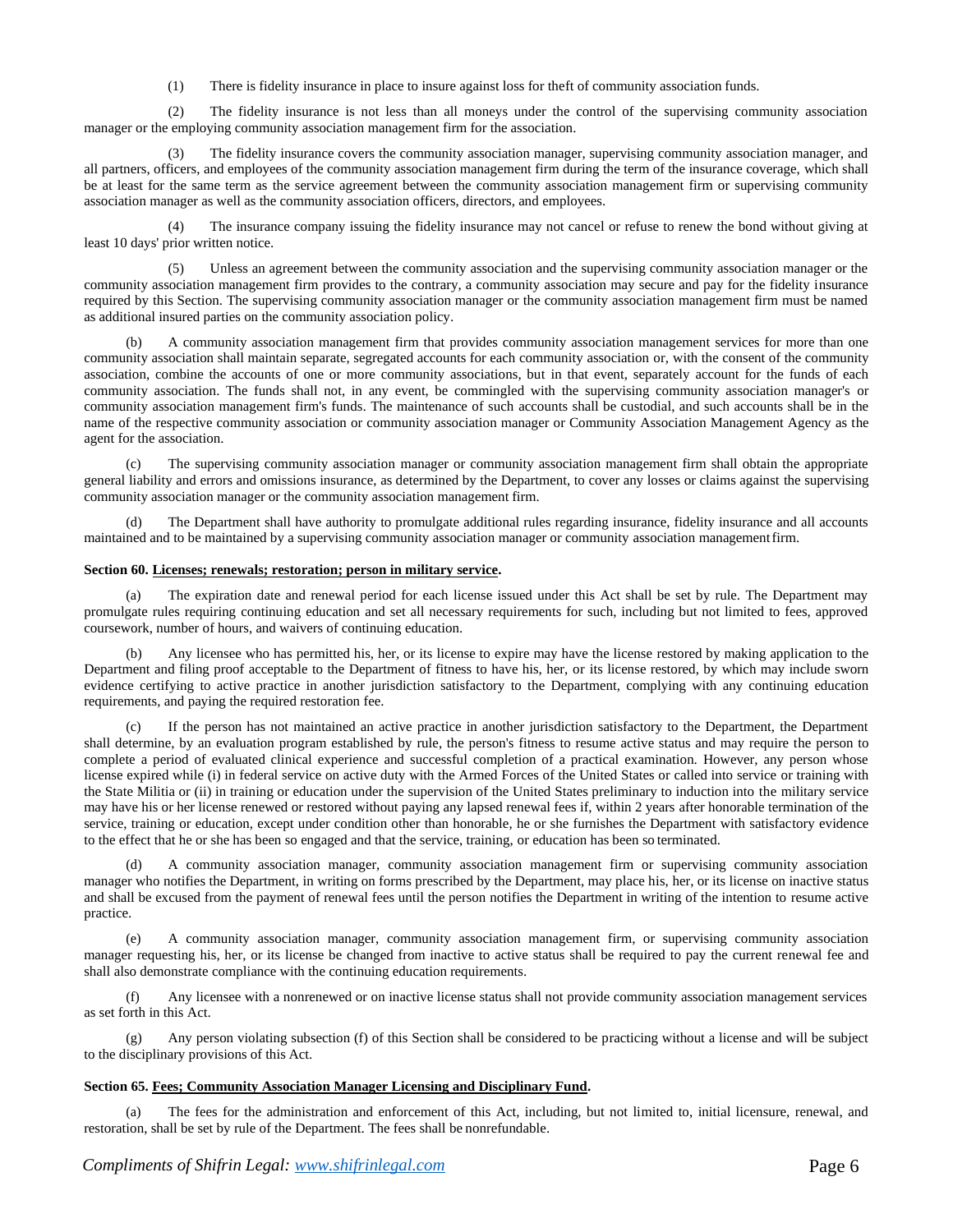(b) In addition to the application fee, applicants for the examination are required to pay, either to the Department or the designated testing service, a fee covering the cost of determining an applicant's eligibility and providing the examination. Failure to appear for the examination on the scheduled date, at the time and place specified, after the applicant's application and fee for examination have been received and acknowledged by the Department or the designated testing service, shall result in the forfeiture of the fee.

All fees, fines, penalties, or other monies received or collected pursuant to this Act shall be deposited in the Community Association Manager Licensing and Disciplinary Fund.

**Section 70. Penalty for insufficient funds; payments.** Any person who delivers a check or other payment to the Department that is returned to the Department unpaid by the financial institution upon which it is drawn shall pay to the Department, in addition to the amount already owed to the Department, a fine of \$50. The Department shall notify the person that payment of fees and fines shall be paid to the Department by certified check or money order within 30 calendar days after notification. If, after the expiration of 30 days from the date of the notification, the person has failed to submit the necessary remittance, the Department shall automatically terminate the license or deny the application, without hearing. If, after termination or denial, the person seeks a license, he, she, or it shall apply to the Department for restoration or issuance of the license and pay all fees and fines due to the Department. The Department may establish a fee for the processing of an application for restoration of a license to pay all expenses of processing this application. The Secretary may waive the fines due under this Section in individual cases where the Secretary finds that the fines would be unreasonable or unnecessarily burdensome.

**Section 75. Endorsement.** The Department may issue a community association manager or supervising community association manager license, without the required examination, to an applicant licensed under the laws of another state if the requirements for licensure in that state are, on the date of licensure, substantially equal to the requirements of this Act or to a person who, at the time of his or her application for licensure, possessed individual qualifications that were substantially equivalent to the requirements then in force in this State. An applicant under this Section shall pay all of the required fees.

Applicants have 3 years from the date of application to complete the application process. If the process has not been completed within the 3 years, the application shall be denied, the fee shall be forfeited, and the applicant must reapply and meet the requirements in effect at the time of reapplication.

Section 80. Roster. The Department shall maintain a roster of names and addresses of all persons who hold valid licenses and all persons whose licenses have been suspended, revoked or otherwise disciplined. This roster shall be available upon request and payment of the required fee as determined by the Department.

#### **Section 85. Grounds for discipline; refusal, revocation, or suspension.**

(a) The Department may refuse to issue or renew a license, or may place on probation, reprimand, suspend, or revoke any license, or take any other disciplinary or non-disciplinary action as the Department may deem proper and impose a fine not to exceed \$10,000 for each violation upon any licensee or applicant under this Act or any person or entity who holds himself, herself, or itself out as an applicant or licensee for any one or combination of the following causes:

- (1) Material misstatement in furnishing information to the Department.
- (2) Violations of this Act or its rules.

(3) Conviction of or entry of a plea of guilty or plea of nolo contendere to a felony or a misdemeanor under the laws of the United States, any state, or any other jurisdiction or entry of an administrative sanction by a government agency in this State or any other jurisdiction. Action taken under this paragraph (3) for a misdemeanor or an administrative sanction is limited to a misdemeanor or administrative sanction that has as an essential element dishonesty or fraud, that involves larceny, embezzlement, or obtaining money, property, or credit by false pretenses or by means of a confidence game, or that is directly related to the practice of the profession.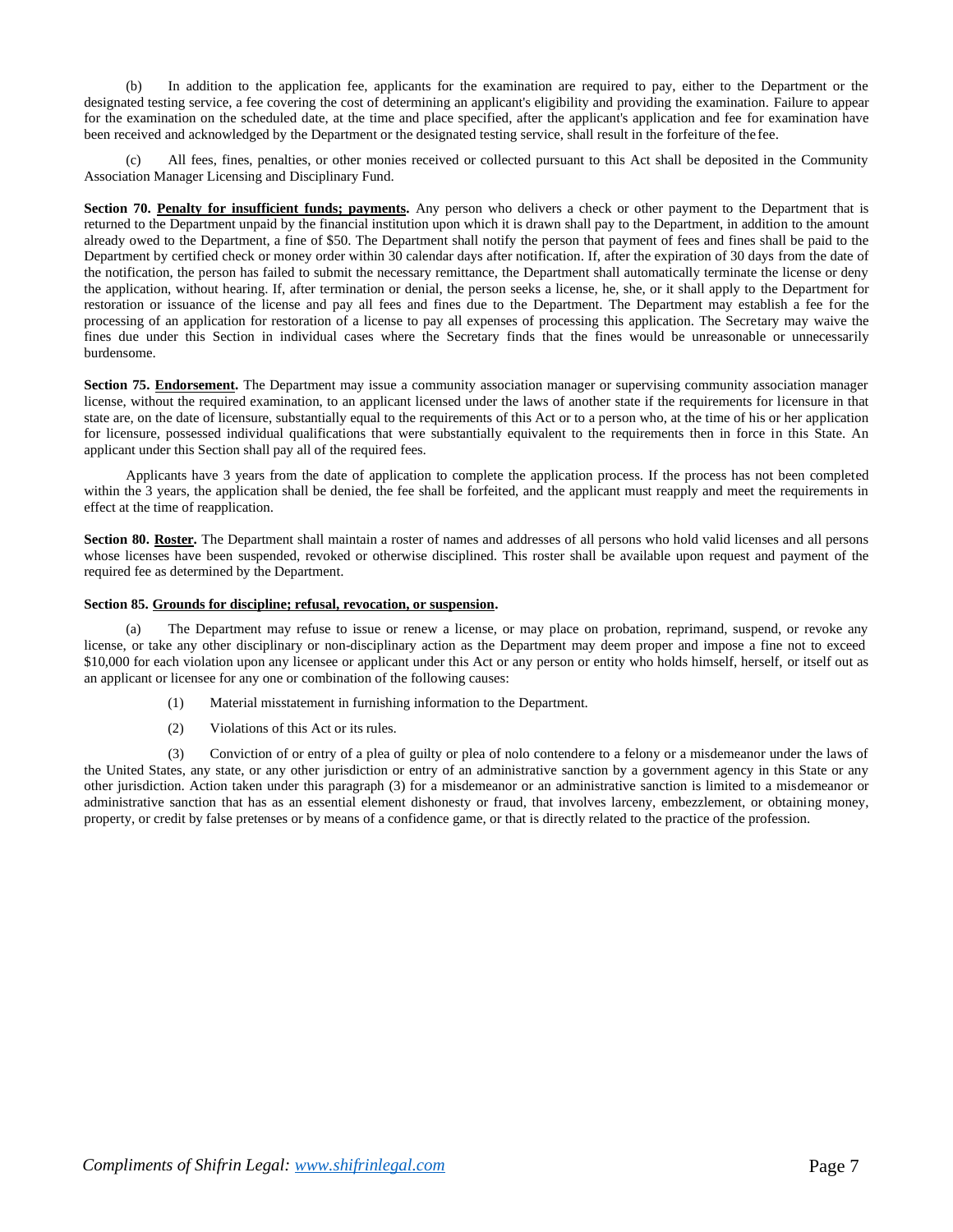rules.

- (4) Making any misrepresentation for the purpose of obtaining a license or violating any provision of this Act or its
- (5) Professional incompetence.
- (6) Gross negligence.
- (7) Aiding or assisting another person in violating any provision of this Act or its rules.
- (8) Failing, within 30 days, to provide information in response to a request made by the Department.

(9) Engaging in dishonorable, unethical, or unprofessional conduct of a character likely to deceive, defraud or harm the public as defined by the rules of the Department, or violating the rules of professional conduct adopted by the Department.

(10) Habitual or excessive use or addiction to alcohol, narcotics, stimulants, or any other chemical agent or drug that results in the inability to practice with reasonable judgment, skill, or safety.

(11) Having been disciplined by another state, the District of Columbia, a territory, a foreign nation, or a governmental agency authorized to impose discipline if at least one of the grounds for the discipline is the same or substantially equivalent of one of the grounds for which a licensee may be disciplined under this Act. A certified copy of the record of the action by the other state or jurisdiction shall be prima facie evidence thereof.

(12) Directly or indirectly giving to or receiving from any person, firm, corporation, partnership or association any fee, commission, rebate, or other form of compensation for any professional services not actually or personally rendered.

(13) A finding by the Department that the licensee, after having his, her, or its license placed on probationary status, has violated the terms of probation.

(14) Willfully making or filing false records or reports relating to a licensee's practice, including but not limited to false records filed with any State or federal agencies or departments.

(15) Being named as a perpetrator in an indicated report by the Department of Children and Family Services under the Abused and Neglected Child Reporting Act and upon proof by clear and convincing evidence that the licensee has caused a child to be an abused child or neglected child as defined in the Abused and Neglected Child Reporting Act.

(16) Physical illness or mental illness or impairment, including, but not limited to, deterioration through the aging process or loss of motor skill that results in the inability to practice the profession with reasonable judgment, skill, or safety.

(17) Solicitation of professional services by using false or misleading advertising.

(18) A finding that licensure has been applied for or obtained by fraudulent means.

(19) Practicing or attempting to practice under a name other than the full name as shown on the license or any other legally authorized name.

(20) Gross overcharging for professional services including, but not limited to, (i) collection of fees or moneys for services that are not rendered; and (ii) charging for services that are not in accordance with the contract between the licensee and the community association.

(21) Improper commingling of personal and client funds in violation of this Act or any rules promulgated thereto.

(22) Failing to account for or remit any moneys or documents coming into the licensee's possession that belong to another person or entity.

(23) Giving differential treatment to a person that is to that person's detriment because of race, color, creed, sex, religion, or national origin.

(24) Performing and charging for services without reasonable authorization to do so from the person or entity for whom service is being provided.

(25) Failing to make available to the Department, upon request, any books, records, or forms required by this Act.

(26) Purporting to be a supervising community association manager of a firm without active participation in the firm.

(27) Failing to make available to the Department at the time of the request any indicia of licensure or registration issued

under this Act.

(28) Failing to maintain and deposit funds belonging to a community association in accordance with subsection (b) of Section 55 of this Act.

(29) Violating the terms of a disciplinary order issued by the Department.

(b) (Blank)

(c) The determination by a circuit court that a licensee is subject to involuntary admission or judicial admission, as provided in the Mental Health and Developmental Disabilities Code, operates as an automatic suspension. The suspension will terminate only upon a finding by a court that the patient is no longer subject to involuntary admission or judicial admission and the issuance of an order so finding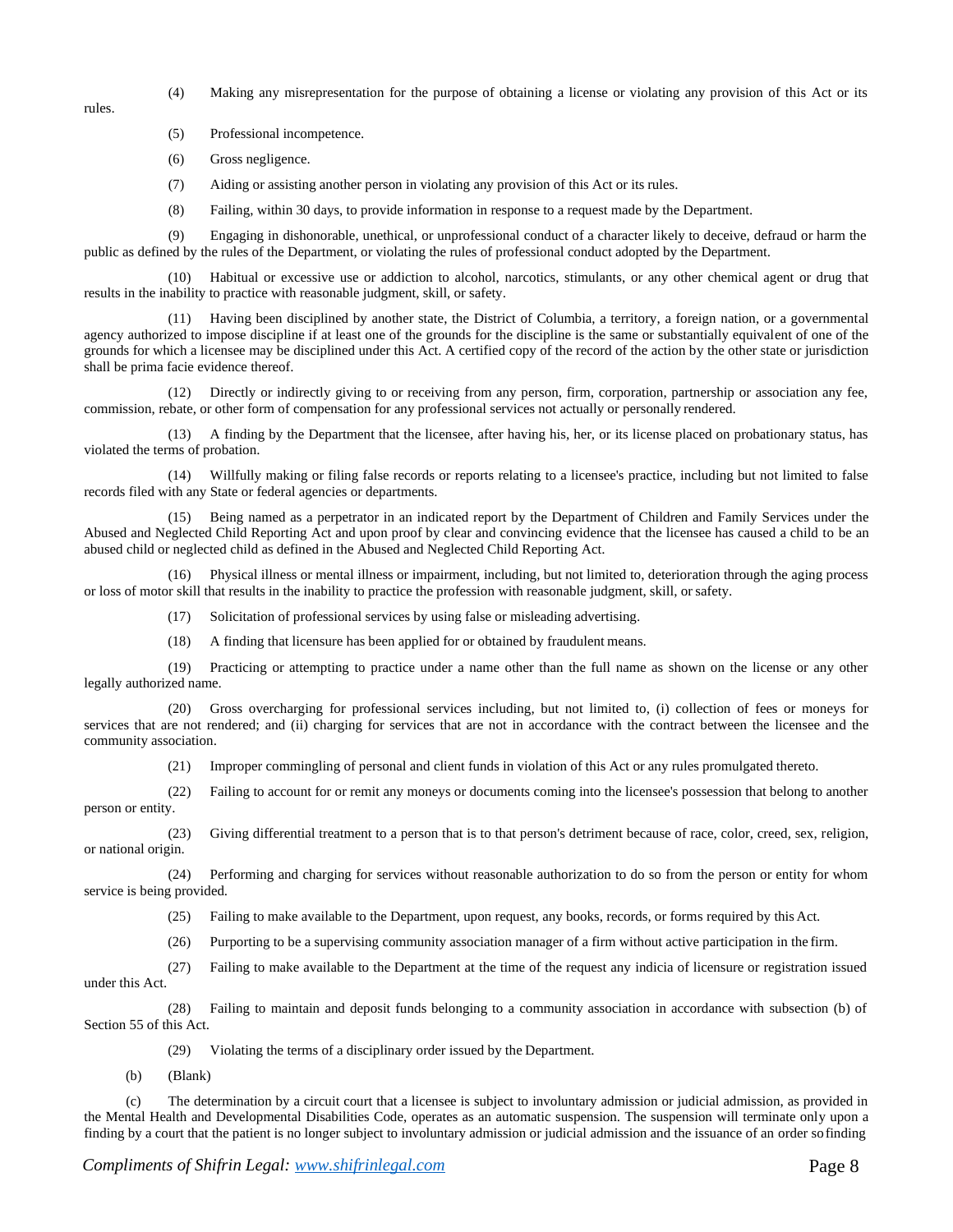and discharging the patient, and upon the recommendation of the Board to the Secretary that the licensee be allowed to resume his or her practice as a licensed community association manager.

(d) In accordance with subsection (g) of Section 2105-15 of the Department of Professional Regulation Law of the Civil Administrative Code of Illinois (20 ILCS 2105/2105-15), the Department may refuse to issue or renew or may suspend the license of any person who fails to file a return, to pay the tax, penalty, or interest shown in a filed return, or to pay any final assessment of tax, penalty, or interest, as required by any tax Act administered by the Department of Revenue, until such time as the requirements of that tax Act are satisfied.

(e) In accordance with subdivision (a)(5) of Section 2105-15 of the Department of Professional Regulation Law of the Civil Administrative Code of Illinois (20 ILCS 2105/2105-15) and in cases where the Department of Healthcare and Family Services (formerly Department of Public Aid) has previously determined that a licensee or a potential licensee is more than 30 days delinquent in the payment of child support and has subsequently certified the delinquency to the Department may refuse to issue or renew or may revoke or suspend that person's license or may take other disciplinary action against that person based solely upon the certification of delinquency made by the Department of Healthcare and Family Services.

(f) In enforcing this Section, the Department or Board upon a showing of a possible violation may compel a licensee or an individual licensed to practice under this Act, or who has applied for licensure under this Act, to submit to a mental or physical examination, or both, as required by and at the expense of the Department. The Department or Board may order the examining physician to present testimony concerning the mental or physical examination of the licensee or applicant. No information shall be excluded by reason of any common law or statutory privilege relating to communications between the licensee or applicant and the examining physician. The examining physicians shall be specifically designated by the Board or Department. The individual to be examined may have, at his or her own expense, another physician of his or her choice present during all aspects of this examination. Failure of an individual to submit to a mental or physical examination, when directed, shall be grounds for suspension of his or her license or denial of his or her application or renewal until the individual submits to the examination if the Department finds, after notice and hearing, that the refusal to submit to the examination was without reasonable cause.

If the Department or Board finds an individual unable to practice because of the reasons set forth in this Section, the Department or Board may require that individual to submit to care, counseling, or treatment by physicians approved or designated by the Department or Board, as a condition, term, or restriction for continued, reinstated, or renewed licensure to practice; or, in lieu of care, counseling, or treatment, the Department may file, or the Board may recommend to the Department to file, a complaint to immediately suspend, revoke, deny, or otherwise discipline the license of the individual. An individual whose license was granted, continued, reinstated, renewed, disciplined or supervised subject to such terms, conditions, or restrictions, and who fails to comply with such terms, conditions, or restrictions, shall be referred to the Secretary for a determination as to whether the individual shall have his or her license suspended immediately, pending a hearing by the Department.

In instances in which the Secretary immediately suspends a person's license under this Section, a hearing on that person's license must be convened by the Department within 30 days after the suspension and completed without appreciable delay. The Department and Board shall have the authority to review the subject individual's record of treatment and counseling regarding the impairment to the extent permitted by applicable federal statutes and regulations safeguarding the confidentiality of medical records.

An individual licensed under this Act and affected under this Section shall be afforded an opportunity to demonstrate to the Department or Board that he or she can resume practice in compliance with acceptable and prevailing standards under the provisions of his or her license.

**Section 87. Suspension of license for failure to pay restitution.** The Department, without further process or hearing, shall suspend the license or other authorization to practice of any person issued under this Act who has been certified by court order as not having paid restitution to a person under Section 8A-3.5 of the Illinois Public Aid Code or under Section 17-10.5 or 46-1 of the Criminal Code of 1961 or the Criminal Code of 2012. A person whose license or other authorization to practice is suspended under this Section is prohibited from engaging in the practice of community association management until the restitution is made in full.

## **Section 90. Violations; injunctions; cease and desist orders.**

(a) If any person violates a provision of this Act, the Secretary may, in the name of the People of the State of Illinois, through the Attorney General of the State of Illinois, petition for an order enjoining the violation or for an order enforcing compliance with this Act. Upon the filing of a verified petition in court, the court may issue a temporary restraining order, without notice or bond, and may preliminarily and permanently enjoin the violation. If it is established that the person has violated or is violating the injunction, the Court may punish the offender for contempt of court. Proceedings under this Section are in addition to, and not in lieu of, all other remedies and penalties provided by this Act.

(b) If any person, entity or other business may provide community association management services or provide services as community association manager to any community association in this State without having a valid license under this Act, then any licensee, any interested party or any person injured thereby may, in addition to the Secretary, petition for relief as provided in subsection (a) of this Section.

(c) Whenever in the opinion of the Department any person, entity or other business violates any provision of this Act, the Department may issue a rule to show cause why an order to cease and desist should not be entered against such person, firm or other entity. The rule shall clearly set forth the grounds relied upon by the Department and shall provide a period of at least 7 days from the date of the rule to file an answer to the satisfaction of the Department. If the person, firm or other entity fails to file an answer satisfactory to the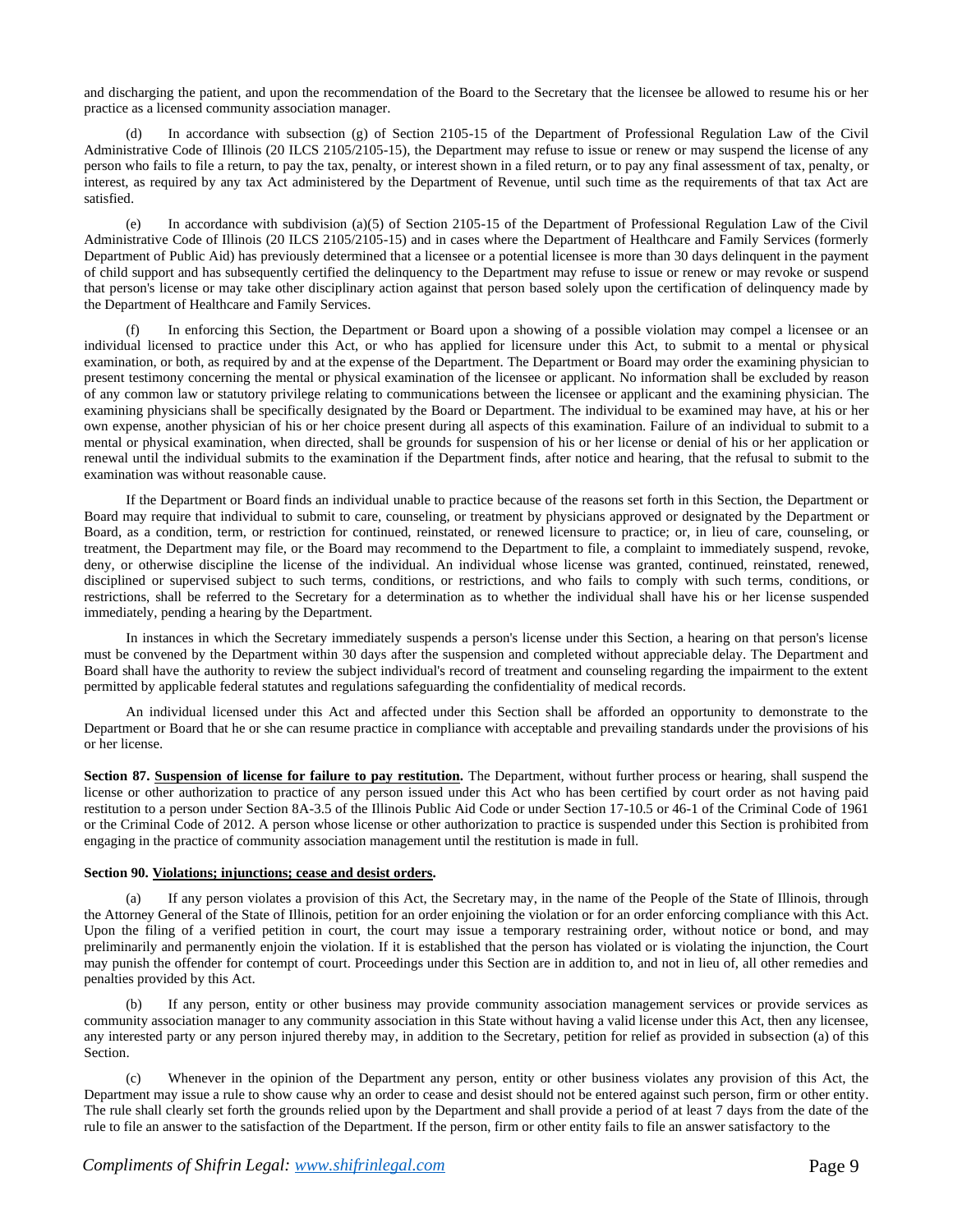Department, the matter shall be considered as a default and the Department may cause an order to cease and desist to be issued immediately.

## **Section 92. Unlicensed practice; violation; civil penalty.**

(a) Any person, entity or other business who practices, offers to practice, attempts to practice, or holds himself, herself or itself out to practice as a community association manager or community association management firm or provide services as a community association manager or community association management firm to any community association in this State without being licensed under this Act shall, in addition to any other penalty provided by law, pay a civil penalty to the Department in an amount not to exceed \$10,000 for each offense, as determined by the Department. The civil penalty shall be assessed by the Department after a hearing is held in accordance with the provisions set forth in this Act regarding the provision of a hearing for the discipline of a licensee.

(b) The Department may investigate any and all unlicensed activity.

(c) The civil penalty shall be paid within 60 days after the effective date of the order imposing the civil penalty. The order shall constitute a judgment and may be filed and execution had thereon in the same manner as any judgment from any court ofrecord.

**Section 95. Investigation; notice and hearing.** The Department may investigate the actions or qualifications of a person, entity or other business holding or claiming to hold a license. Before suspending, revoking, placing on probationary status, or taking any other disciplinary action as the Department may deem proper with regard to any license, at least 30 days before the date set for the hearing, the Department shall (i) notify the accused in writing of any charges made and the time and place for a hearing on the charges before the Board, (ii) direct the individual or entity to file a written answer to the charges with the Board under oath within 20 days after the service on him or her of such notice, and (iii) inform the person, entity or other business that if the person, entity, or other business fails to file an answer, default will be taken against such person, entity, or other business and the license of such person, entity, or other business may be suspended, revoked, placed on probationary status, or other disciplinary action taken with regard to the license, including limiting the scope, nature, or extent of his or her practice, as the Department may deem proper. Written notice may be served by personal delivery or by registered or certified mail to the applicant or licensee at his or her last address of record with the Department. In case the person fails to file an answer after receiving notice, his or her license may, in the discretion of the Department, be suspended, revoked, or placed on probationary status, or the Department may take whatever disciplinary action deemed proper, including limiting the scope, nature, or extent of the person's practice or the imposition of a fine, without a hearing, if the act or acts charged constitute sufficient grounds for such action under this Act. The written answer shall be served by personal delivery, certified delivery, or certified or registered mail to the Department. At the time and place fixed in the notice, the Department shall proceed to hear the charges and the parties or their counsel shall be accorded ample opportunity to present such statements, testimony, evidence, and argument as may be pertinent to the charges or to the defense thereto. The Department may continue such hearing from time to time. At the discretion of the Secretary after having first received the recommendation of the Board, the accused person's license may be suspended or revoked, if the evidence constitutes sufficient grounds for such action under this Act.

Section 100. Record of proceeding. The Department, at its expense, shall preserve a record of all proceedings at the formal hearing of any case involving the refusal to restore, issue or renew a license, or the discipline of a licensee. The notice of hearing, complaint and all other documents in the nature of pleadings and written motions filed in the proceedings, the transcript of testimony, the report of the Board and the orders of the Department shall be the record of the proceedings.

**Section 105. Subpoenas; oaths; attendance of witnesses.** The Department has the power to subpoena documents, books, records, or other materials and to bring before it any person and to take testimony either orally, by deposition, by written interrogatory, or any combination thereof, with the same fees and mileage and in the same manner as prescribed in civil cases in the courts of this State.

The Secretary, the designated hearing officer, and every member of the Board has the power to administer oaths to witnesses at any hearing that the Department is authorized to conduct and any other oaths authorized in any Act administered by the Department.

Any circuit court may, upon application of the Department or its designee, or of the applicant or licensee against whom proceedings under this Act are pending, enter an order requiring the attendance of witnesses and their testimony, and the production of documents, papers, files, books, records or testimony in connection with any hearing or investigation. The court may compel obedience to its order by proceedings for contempt.

Section 110. Recommendations for disciplinary action. At the conclusion of the hearing, the Board shall present to the Secretary a written report of its findings and recommendations. The report shall contain a finding whether or not the accused person violated this Act or failed to comply with the conditions required in this Act. The Board shall specify the nature of the violation or failure to comply, and shall make its recommendations to the Secretary.

The report of findings and recommendations of the Board shall be the basis for the Department's order for refusal or for the granting of a license, or for any disciplinary action, unless the Secretary shall determine that the Board's report is contrary to the manifest weight of the evidence, in which case the Secretary may issue an order in contravention of the Board's report. The finding is not admissible in evidence against the person in a criminal prosecution brought for the violation of this Act, but the hearing and finding are not a bar to a criminal prosecution brought for the violation of this Act.

**Section 115. Rehearing.** In any hearing involving disciplinary action against a licensee, a copy of the Board's report shall be served upon the respondent by the Department, either personally or as provided in this Act for the service of the notice of hearing. Within 20 calendar days after service, the respondent may present to the Department a motion in writing for a rehearing that shall specify the particular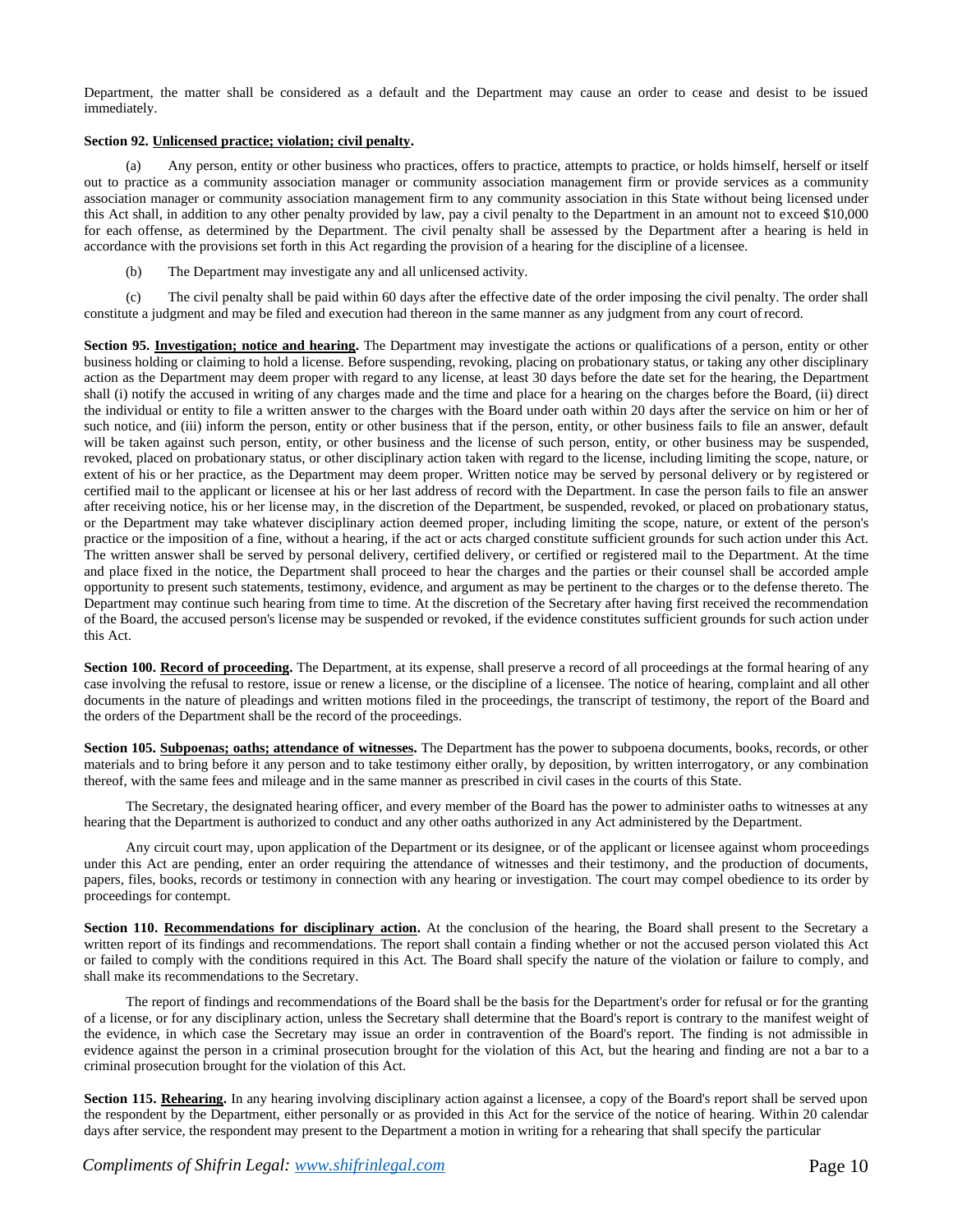grounds for rehearing. If no motion for rehearing is filed, then upon the expiration of the time specified for filing a motion, or if a motion for rehearing is denied, then upon denial, the Secretary may enter an order in accordance with recommendations of the Board, except as provided in this Act. If the respondent orders from the reporting service, and pays for, a transcript of the record within the time for filing a motion for rehearing, the 20 calendar day period within which a motion may be filed shall commence upon the delivery of the transcript to the respondent.

**Section 120. Appointment of a hearing officer.** The Secretary has the authority to appoint any attorney duly licensed to practice law in the State of Illinois to serve as the hearing officer in any action for refusal to issue or renew a license, or to discipline a licensee. The hearing officer has full authority to conduct the hearing. The hearing officer shall report his findings and recommendations to the Board and the Secretary. The Board has 60 calendar days from receipt of the report to review the report of the hearing officer and present its findings of fact, conclusions of law and recommendations to the Secretary.

If the Board fails to present its report within the 60 calendar day period, the respondent may request in writing a direct appeal to the Secretary, in which case the Secretary shall, within 7 calendar days after the request, issue an order directing the Board to issue its findings of fact, conclusions of law, and recommendations to the Secretary within 30 calendar days after such order.

If the Board fails to issue its findings of fact, conclusions of law, and recommendations within that time frame to the Secretary after the entry of such order, the Secretary shall, within 30 calendar days thereafter, issue an order based upon the report of the hearing officer and the record of the proceedings or issue an order remanding the matter back to the hearing officer for additional proceedings in accordance with the order.

If (i) a direct appeal is requested, (ii) the Board fails to issue its findings of fact, conclusions of law, and recommendations within the 30-day mandate from the Secretary or the Secretary fails to order the Board to do so, and (iii) the Secretary fails to issue an order within 30 calendar days thereafter, then the hearing officer's report is deemed accepted and a final decision of the Secretary.

Notwithstanding any other provision of this Section, if the Secretary, upon review, determines that substantial justice has not been done in the revocation, suspension, or refusal to issue or renew a license or other disciplinary action taken as the result of the entry of the hearing officer's report, the Secretary may order a rehearing by the same or other examiners. If the Secretary disagrees with the recommendation of the Board or the hearing officer, the Secretary may issue an order in contravention of either recommendation.

**Section 125. Order; certified copy.** An order or a certified copy thereof, over the seal of the Department and purporting to be signed by the Secretary, shall be prima facie proof:

- (a) that the signature is the genuine signature of the Secretary;
- (b) that the Secretary is duly appointed and qualified; and
- (c) that the Board and its members are qualified to act.

**Section 130. Restoration of suspended or revoked license.** At any time after the successful completion of a term of suspension or revocation of a license, the Department may restore it to the licensee, upon the written recommendation of the Board, unless after an investigation and a hearing the Board determines that restoration is not in the public interest.

Section 135. License surrender. Upon the revocation or suspension of any license authorized under this Act, the licensee shall immediately surrender the license or licenses to the Department. If the licensee fails to do so, the Department has the right to seize the license or licenses.

**Section 140. Summary suspension.** The Secretary may summarily suspend a license without a hearing, simultaneously with the institution of proceedings for a hearing provided for in this Act, if the Secretary finds that evidence in his or her possession indicates that a continuation in practice would constitute an imminent danger to the public. In the event that the Secretary summarily suspends a license without a hearing, a hearing by the Department must be held within 30 calendar days after the suspension has occurred.

**Section 145. Judicial review.** All final administrative decisions of the Department are subject to judicial review under the Administrative Review Law and its rules. The term "administrative decision" is defined as in Section 3-101 of the Code of Civil Procedure. Proceedings for judicial review shall be commenced in the circuit court of the county in which the party applying for review resides; but if the party is not a resident of this State, the venue shall be in Sangamon County.

Section 150. Certification of records. The Department shall not be required to certify any record to the Court or file any answer in court or otherwise appear in any court in a judicial review proceeding, unless there is filed in the court, with the complaint, a receipt from the Department acknowledging payment of the costs of furnishing and certifying the record. Failure on the part of the plaintiff to file such receipt in Court shall be grounds for dismissal of the action.

## **Section 155. Violations; penalties.**

(a) A person who violates any of the following provisions shall be guilty of a Class A misdemeanor; a person who commits a second or subsequent violation of these provisions is guilty of a Class 4 felony:

The practice of or attempted practice of or holding out as available to practice as a community association manager, or supervising community association manager without a license.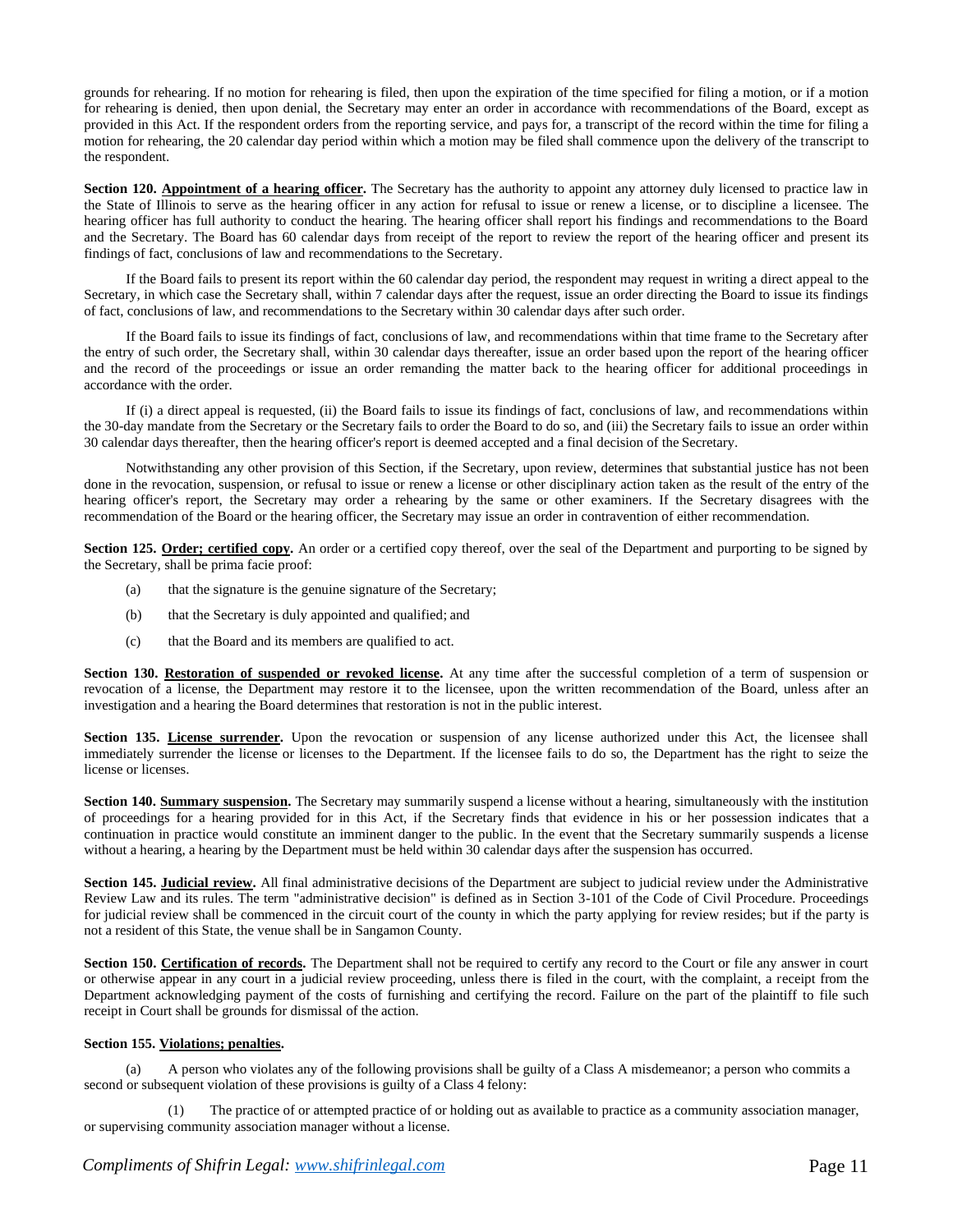(2) Operation of or attempt to operate a community association management firm without a firm license or a designated supervising community association manager.

(3) The obtaining of or the attempt to obtain any license or authorization issued under this Act by fraudulent misrepresentation.

(b) Whenever a licensee is convicted of a felony related to the violations set forth in this Section, the clerk of the court in any jurisdiction shall promptly report the conviction to the Department and the Department shall immediately revoke any license authorized under this Act held by that licensee. The licensee shall not be eligible for licensure under this Act until at least 10 years have elapsed since the time of full discharge from any sentence imposed for a felony conviction. If any person in making any oath or affidavit required by this Act swears falsely, the person is guilty of perjury and may be punished accordingly.

**Section 157. Confidentiality.** All information collected by the Department in the course of an examination or investigation of a licensee or applicant, including, but not limited to, any complaint against a licensee filed with the Department and information collected to investigate any such complaint, shall be maintained for the confidential use of the Department and shall not be disclosed. The Department shall not disclose the information to anyone other than law enforcement officials, regulatory agencies that have an appropriate regulatory interest as determined by the Secretary, or a party presenting a lawful subpoena to the Department. Information and documents disclosed to a federal, State, county, or local law enforcement agency shall not be disclosed by the agency for any purpose to any other agency or person. A formal complaint filed against a licensee by the Department or any order issued by the Department against a licensee or applicant shall be a public record, except as otherwise prohibited by law.

**Section 160. Illinois Administrative Procedure Act.** The Illinois Administrative Procedure Act is expressly adopted and incorporated in this Act as if all of the provisions of that Act were included in this Act, except that the provision of paragraph (d) of Section 10-65 of the Illinois Administrative Procedure Act, which provides that at hearings the license holder has the right to show compliance with all lawful requirements for retention, continuation or renewal of the certificate, is specifically excluded. For the purpose of this Act the notice required under Section 10-25 of the Illinois Administrative Procedure Act is deemed sufficient when mailed to the last known address of record maintained for a party by the Department.

**Section 165. Home rule.** The regulation and licensing of community association managers, supervising community association managers, and community association management firms are exclusive powers and functions of the State. A home rule unit may not regulate or license community association managers, supervising community association managers, or community association management firms. This Section is a denial and limitation of home rule powers and functions under subsection (h) of Section 6 of Article VII of the Illinois Constitution.

**Section 170. Enforcement.** The licensure requirements of this Act shall not be enforced until 12 months after the adoption of final administrative rules for this Act.

**Section 900.** (Amendatory provisions; text omitted).

**Section 950.** (Amendatory provisions; text omitted).

**Section 999. Effective date.** This Act takes effect July 1, 2010. Section scheduled to be repealed on January 1, 2020.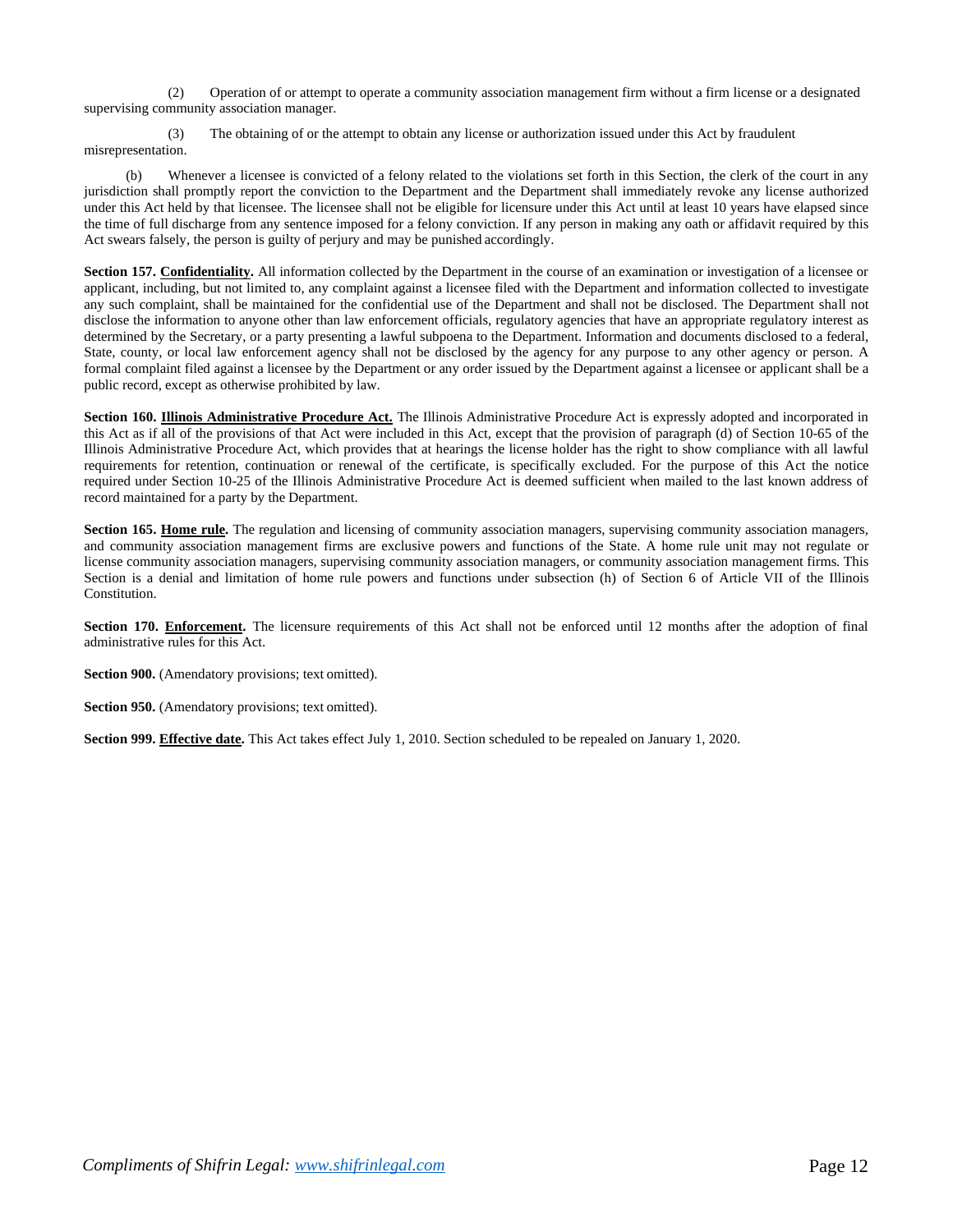### **RULES IMPLEMENTING THE ACT**

#### **Section 1445.10. Definitions.**

"Act" means the Community Association Manager Licensing and Disciplinary Act [225 ILCS 427].

"Board" means the Illinois Community Association Manager Licensing and Disciplinary Board. [225 ILCS 427/10].

"Department" means the Department of Financial and Professional Regulation.

"Director" means the Director of the Department of Financial and Professional Regulation-Division of Professional Regulation.

"Division" means the Department of Financial and Professional Regulation- Division of Professional Regulation with the authority delegated by the Secretary.

"Licensee" means a person who holds a license to act as a community association manager under the Act or other authority to practice issued under the Act.

"Pre-licensing Hours" means participation in an actual classroom setting, or its equivalent, or via an interactive delivery method, which may include, but is not limited to, live instruction and real time discussion via satellite, video, online via webcam or similar communication that occurs between the instructor and students in community association management courses.

"Secretary" means the Secretary of the Department of Financial and Professional Regulation.

"Unit" means a condominium, cooperative, townhouse, villa, or other residential unit in a community association as defined in the Act.

#### **Section 1445.20. Requirements for Licensure Under Section 40(c) of the Act (Grandfather)**.

a) Until April 1, 2012, the Division may issue a license to an individual who, in addition to meeting the requirements set forth in Section 40(c) of the Act, provides evidence satisfactory to the Division of the following:

- 1) that the person has practiced as a community association manager for a period of 5 of the last 10 years; or
- 2) has achieved and received a designation or certification of:
	- A) Community Associations Institute (CAI) Association Management Specialist (AMS); or
	- B) CAI Professional Community Association Manager (PCAM); or
	- C) Institute of Real Estate Management (IREM) Certified Property Manager (CPM); or
	- D) IREM Accredited Resident Manager (ARM); or

E) National Board of Certification for Community Association Managers (NBC-CAM) Certified Manager of Community Associations (CMCA).

b) When the accuracy of any submitted documentation or the relevance or sufficiency of the course work or experience is questioned by the Division or the Board because of lack of information, discrepancies or conflicts in information given, or need for clarification, the applicant seeking licensure shall:

1) Provide information as may be necessary; and/or

2) Appear for an interview before the Division and/or the Board, at the discretion of the Division, to explain the relevance or sufficiency, clarify information or address any discrepancies or conflicts in information.

#### **Section 1445.30. Application for Licensure as a Community Association Manager by Examination**.

a) An applicant for a license as a Community Association Manager shall file an application, on forms supplied by the Division, that includes the following:

1) verification that the applicant is at least 18 years of age;

2) satisfactory evidence of having completed at least 20 hours in community association management courses as set forth in Section 1445.40;

- 3) successful completion of the examination in Section 1445.50;
- 4) the fee required by Section 1445.100;

b) The education requirement set forth in subsection (a)(2) shall not apply to persons holding a real estate salesperson, broker or managing broker's license in good standing issued under the Real Estate License Act of 2000 [225 ILCS 454].

When the accuracy of any submitted documentation or the relevance or sufficiency of the course work or experience is questioned by the Division or the Board because of lack of information, discrepancies or conflicts in information given, or need for clarification, the applicant seeking licensure shall: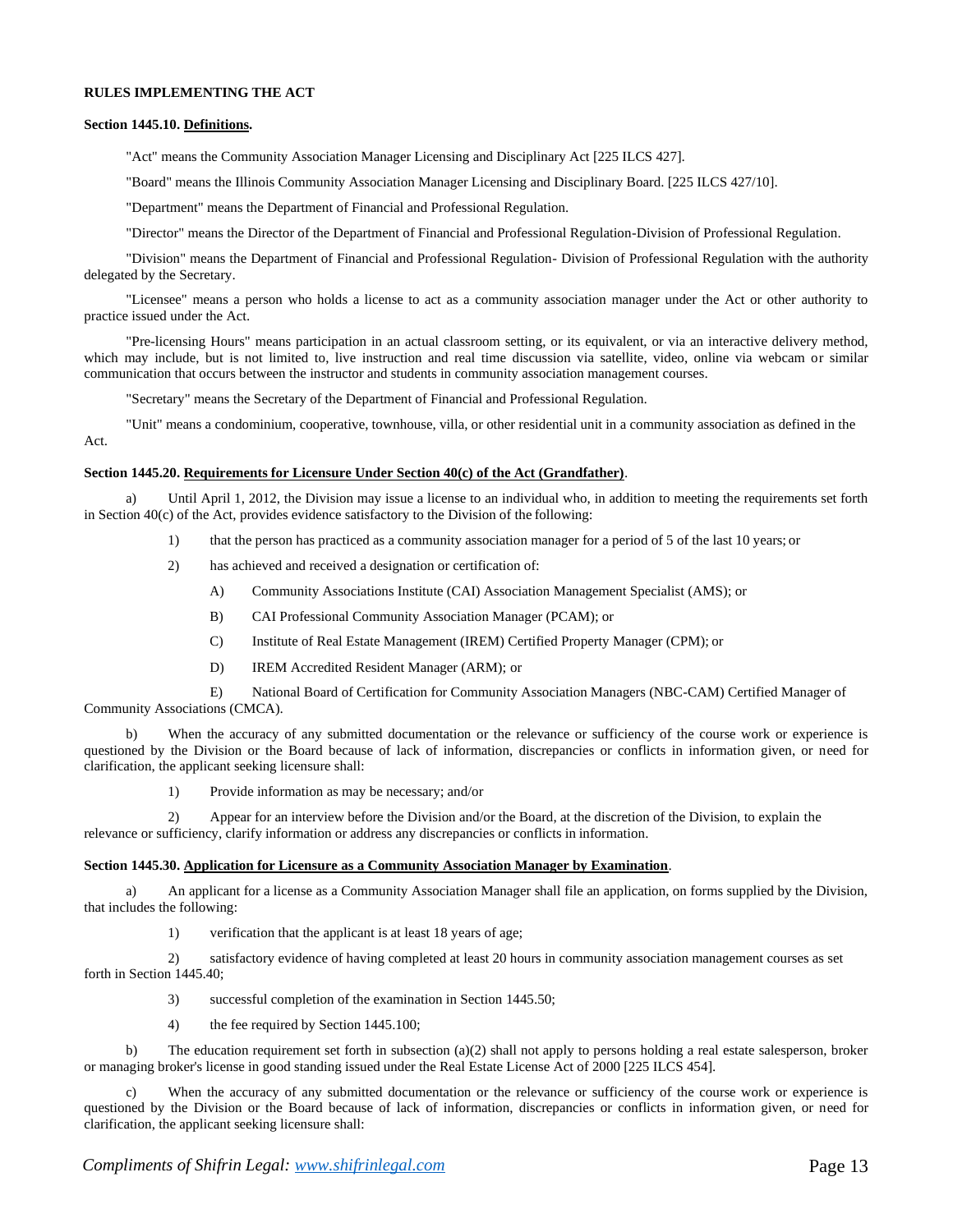1) Provide information as may be necessary; and/or

2) Appear for an interview before the Division and/or the Board, at the discretion of the Division, to explain the relevance or sufficiency, clarify information or address any discrepancies or conflicts in information.

Applicants have 3 years from the date of application to complete the application process. If the process has not been completed within 3 years, the application shall be denied and the fee forfeited, and the applicant must reapply and meet the requirements in effect at the time of reapplication.

## **Section 1445.40. Pre-license Education**.

An applicant for a license as a Community Association Manager shall provide evidence of successful completion of a minimum of 20 hours in community association management coursework as follows:

a) All community association manager applicants must satisfactorily complete a minimum of 20 pre-licensing hours of instruction within 12 months prior to the date of examination. No applicant shall be allowed to take the licensure examination unless the applicant provides documentation of completion of the requisite education. Each hour shall consist of at least 50 minutes ofinstruction.

The 20 hours of education shall be comprised of courses in the following areas:

1) State and federal laws relating to the operation of all types of community associations, governing documents, and State laws relating to corporations and nonprofit corporations;

2) Preparation of community association budgets and community association finances;

- 3) Management, personnel, customer service and ethics;
- 4) Maintenance operations;
- 5) Insurance matters relating to community associations; and
- 6) Procedures for noticing and conducting community association meetings.

c) Applicants who have passed and hold certification under Section 1445.50 will be deemed to have met the requirements of this Section.

#### **Section 1445.50. Acceptable Licensure Examinations**.

Pursuant to Section 1445.30(a)(3), a community association manager applicant shall successfully complete and pass at least one of the following examinations:

a) National Board of Certification for Community Association Managers (NBC-CAM) Certified Manager of Community Associations (CMCA) examination; or

b) Institute of Real Estate Management (IREM) Common Interest Developments: Managing Condominium Association Properties (CID201).

#### **Section 1445.60. Endorsement**.

a) An applicant who is licensed/registered under the laws of another state or territory of the United States and who wishes to be licensed in Illinois as a Community Association Manager shall file an application with the Division, on forms provided by the Division, that includes:

1) The Division shall examine each endorsement application to determine whether the requirements and examination in the jurisdiction at the date of licensing were substantially equivalent to the requirements and examination of this Part or the applicant possesses individual qualifications at the time of application that were substantially equivalent to the requirements then in force in this State.

2) Certification from the state or territory of the United States or the foreign country in which the applicant was originally licensed/registered and is currently licensed/registered, stating:

- A) The time during which the applicant was licensed/registered;
- B) Whether the file of the applicant contains any record of disciplinary actions taken or pending; and
- C) Examinations taken and examination scores received;
- D) Any pre-license education requirements.
- 3) The required fee set forth in Section 1445.100(a)(2).

b) Applicants have 3 years from the date of application to complete the application process. If the process has not been completed within 3 years, the application shall be denied, the fee forfeited, and the applicant must reapply and meet the requirements in effect at the time of reapplication.

## **Section 1445.70. Renewal**.

*Compliments of Shifrin Legal: www.shifrinlegal.com* **Page 14 Page 14**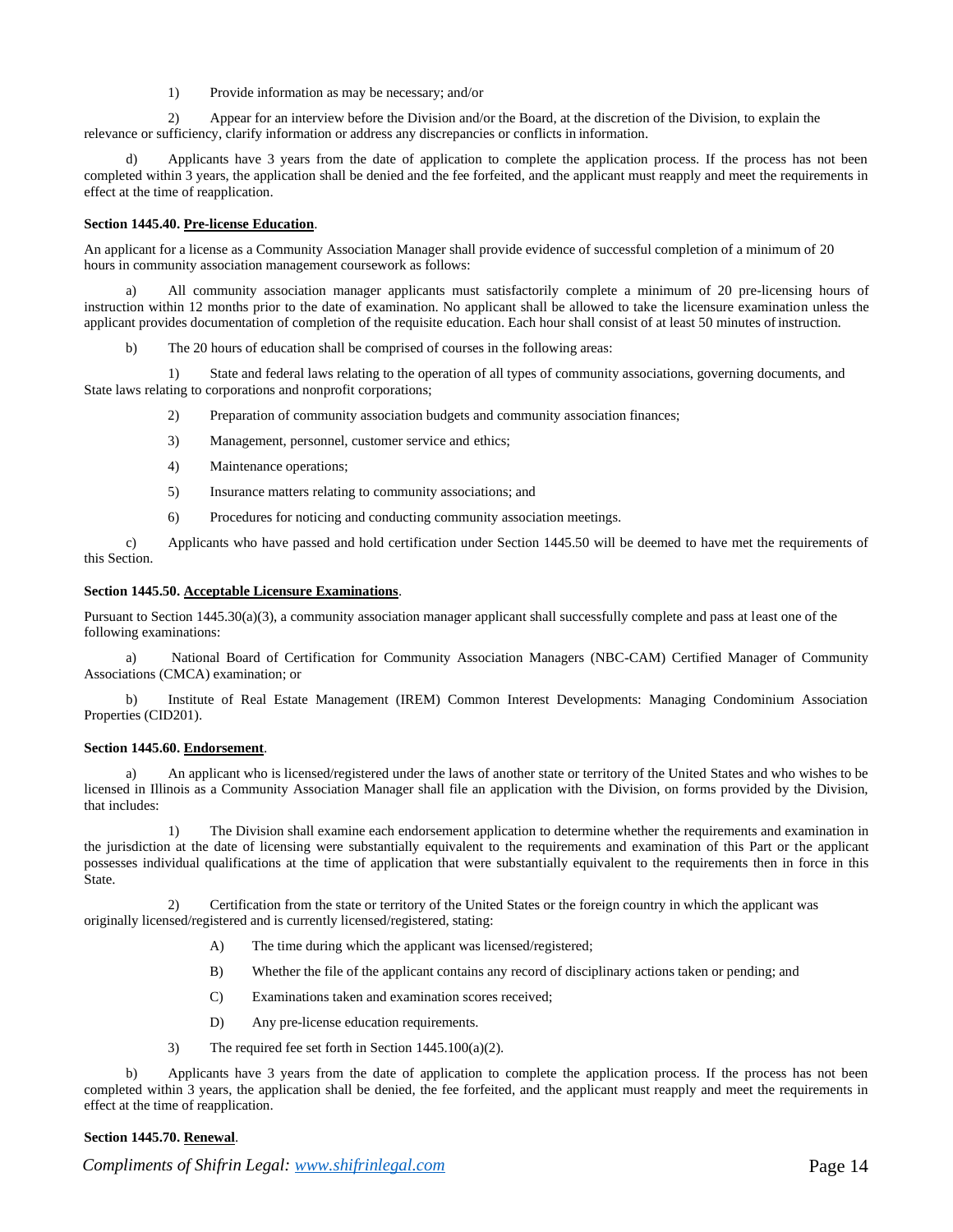a) The first renewal period for licensure issued under the Act shall be August 31, 2013. Thereafter, every registration issued under the Act shall expire August 31 of odd-numbered years. The holder of a license may renew that license during the month preceding the expiration date by completing the renewal form, paying the required fee and meeting any other requirements established forrenewal.

It is the responsibility of each licensee to notify the Division of any change of address. Failure to receive a renewal form from the Division shall not constitute an excuse for failure to pay the renewal fee or to renew one's license. Practice on a non-renewed license shall be considered unlicensed practice and shall be subject to the disciplinary provisions of the Act.

## **Section 1445.80. Inactive Status**.

a) Licensed Community Association Managers who notify the Division, on forms provided by the Division, may place their licenses on inactive status and shall be excused from paying renewal fees until they notify the Division in writing of the intention to resume active practice.

b) Any licensed Community Association Manager seeking restoration from inactive status shall do so in accordance with Section 1445.90.

c) Any Community Association Manager whose license is on inactive status shall not use the title "licensed Community Association Manager" in the State of Illinois. Any person violating this subsection shall be considered to be practicing without a license and shall be subject to the disciplinary provisions of the Act.

## **Section 1445.90. Restoration**.

a) Any Community Association Manager whose license has expired or has been placed on inactive status for 5 years or less may have the license restored upon payment of \$50 plus all lapsed renewal fees as set forth in Section 1445.100.

b) Any person seeking restoration of a license that has been expired or placed on inactive status for more than 5 years shall file an application, on forms supplied by the Division, together with the fee required by Section 1445.100 and proof of one of the following:

1) Sworn evidence of active practice in another jurisdiction. The evidence shall include a statement from an appropriate board or licensing authority in the other jurisdiction that the licensee was authorized to practice during theterm of active practice; or

- 2) An affidavit attesting to military service as provided in Section 60(c) of the Act; or
- 3) Proof of passage of the examination during the period the registration was lapsed or on inactive status; or
- 4) Proof of re-certification within the past 5 years by any of the certification groups referenced in Section 1445.20(a)(2).

c) When the accuracy of any submitted documentation or the relevance or sufficiency of the course work or experience is questioned by the Division because of a lack of information, discrepancies or conflicts in information given, or a need for clarification, the licensee seeking restoration shall:

1) Provide information as may be necessary; and/or

2) Appear for an interview before the Division and/or Board, at the discretion of the Division, to explain the relevance or sufficiency, clarify information or address any discrepancies or conflicts in information.

## **Section 1445.100. Fees**.

The following fees shall be paid to the Department and are not refundable:

a) Application Fees

1) The application fee for a license as a Community Association Manager is \$300. In addition, applicants for an examination shall be required to pay, either to the Department or to the designated testing service, a fee covering the cost of determining an applicant's eligibility and providing the examination. Failure to appear for the examination on the scheduled date, at the time and place specified, after the application for examination has been received and acknowledged by the Division or the designated testing service, shall result in the forfeiture of the examination fee.

2) The application fee for a license as a Community Association Manager certified or licensed under the laws of another jurisdiction is \$300.

- b) Licensure fee of \$300 required pursuant to the grandfather provisions of Section 1445.20.
- c) Renewal fees for the renewal of a Community Association Manager license shall be calculated at the rate of \$150 per year.
- d) General Fees

1) The fee for the restoration of a license other than from inactive status that has been expired for 5 years or less is \$50 plus payment of all lapsed renewal fees.

2) The fee for the restoration of a license that has been expired for more than 5 years is \$900.